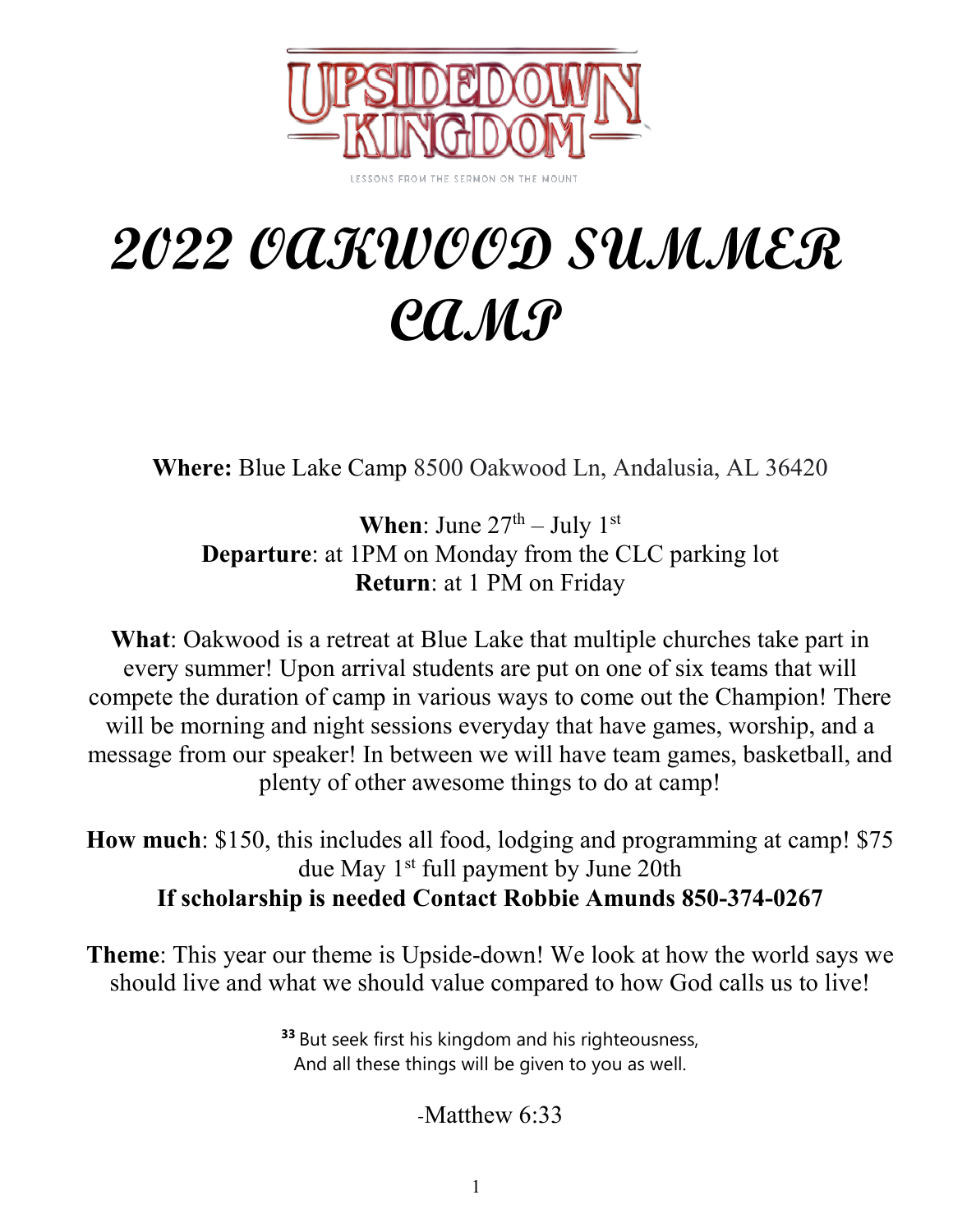# Things you will need to bring:

-Bedding (twin sheets) and pillow, extra blanket if wanted

- Towel, wash cloth

- Toiletries: Shampoo, soap, toothbrush, toothpaste, comb/brush, hair dryer, shaving gear (if necessary), deodorant, etc. You might want to bring insect repellant, too.

- Clothing for *four days* of lots of activity: This is camp, so shorts and T-shirts are in order. It never hurts to have an extra T-shirt and extra pants or shorts. Bring clothes to sleep in…not the same clothes you wore during the day! Make sure clothing is modest: NO shortshorts, spaghetti straps, tube tops, deep cut neck lines, halter tops, etc.

- Shoes: Bring shoes you can run around in, indoors AND outdoors. Flip-flops can only be worn indoors. Due to the presence of cactus, spiky weeds, sand spurs, insects, sharp stuff, etc., going barefoot outside is NOT allowed

. **- BIBLE**, pen/pencil, notebook (if you do not have a Bible, see us!) - You may bring a cell phone; but most cell phones will not work at Blue Lake!

- Bring decorations for your room if you wish.

**The emergency phone number at Blue Lake is (334) 222-5407.**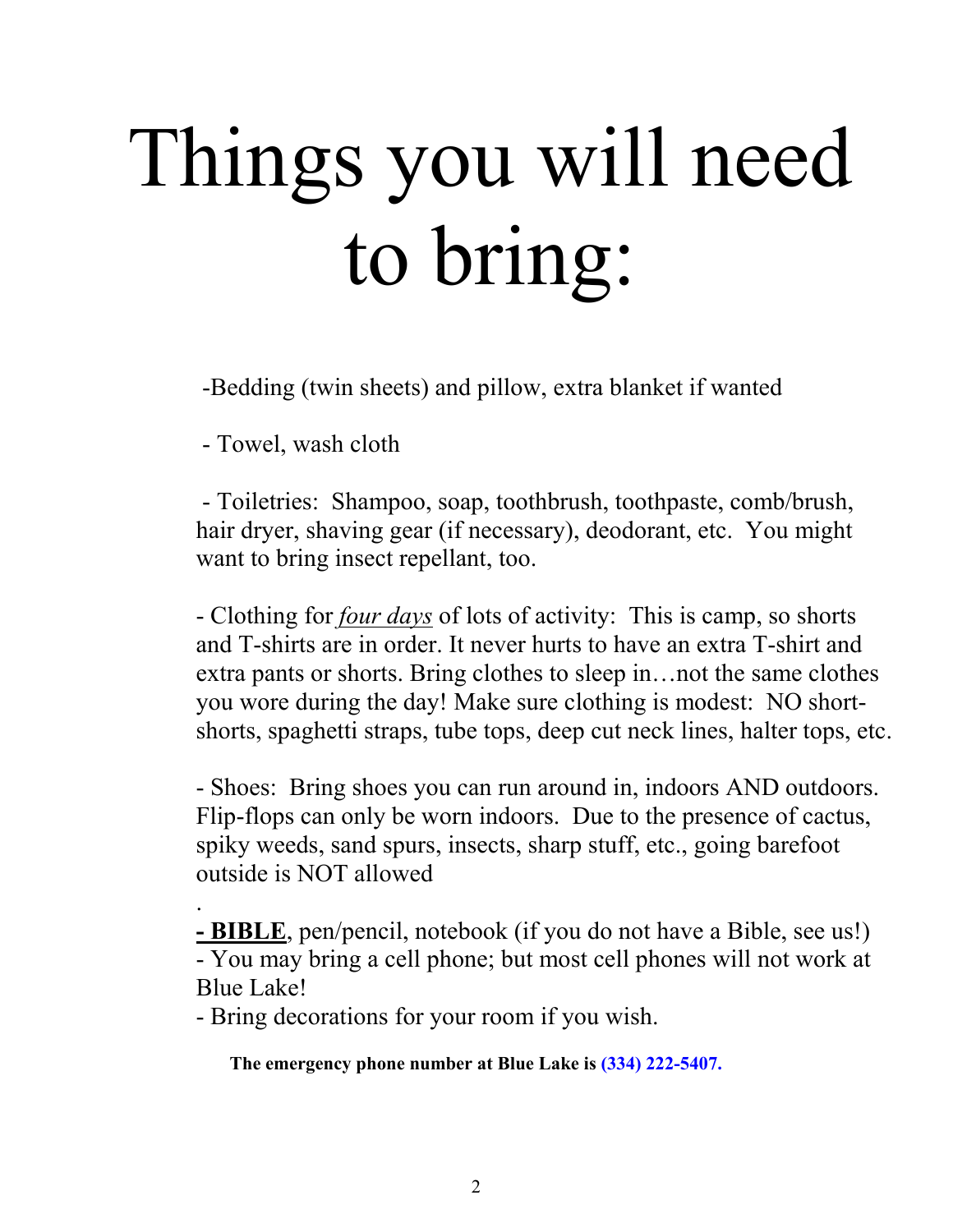## Oakwood 2022 Covenant

#### **I covenant with God and the leadership of Oakwood camp to obey the following rules:**

**----------------------------------------------**

1. I will follow the camp schedule at all times and participate in its events to the best of my ability.

2. I will not bring any prohibited items including, illegal drugs, alcohol, firearms, weapons, or fireworks.

3. I will respect the property of Blue Lake. I'll clean up any messes I make. I will not open windows.

4. I will not leave the grounds or go outside its boundaries…including the gym, Linwood, and Oakwood. I will stay with the group and not wander off.

5. I will dress with modesty. Clothing must be appropriate.

6. I will not go into the opposite gender's rooms.

7. I will not wear opened toed footwear outside.

8. I will respect the leaders of camp and all others with my words and actions.

9. We understand that it is up to the discretion of the camp leaders that students can be sent home for breaking rules. Parents acknowledge that they will be called to pick up their student in these cases.

10. I will follow the guidelines set by the camp in reference to Covid-19

| Youth Signature:  | Date: |  |
|-------------------|-------|--|
| Parent Signature: | Date: |  |



LESSONS FROM THE SERMON ON THE MOUNT